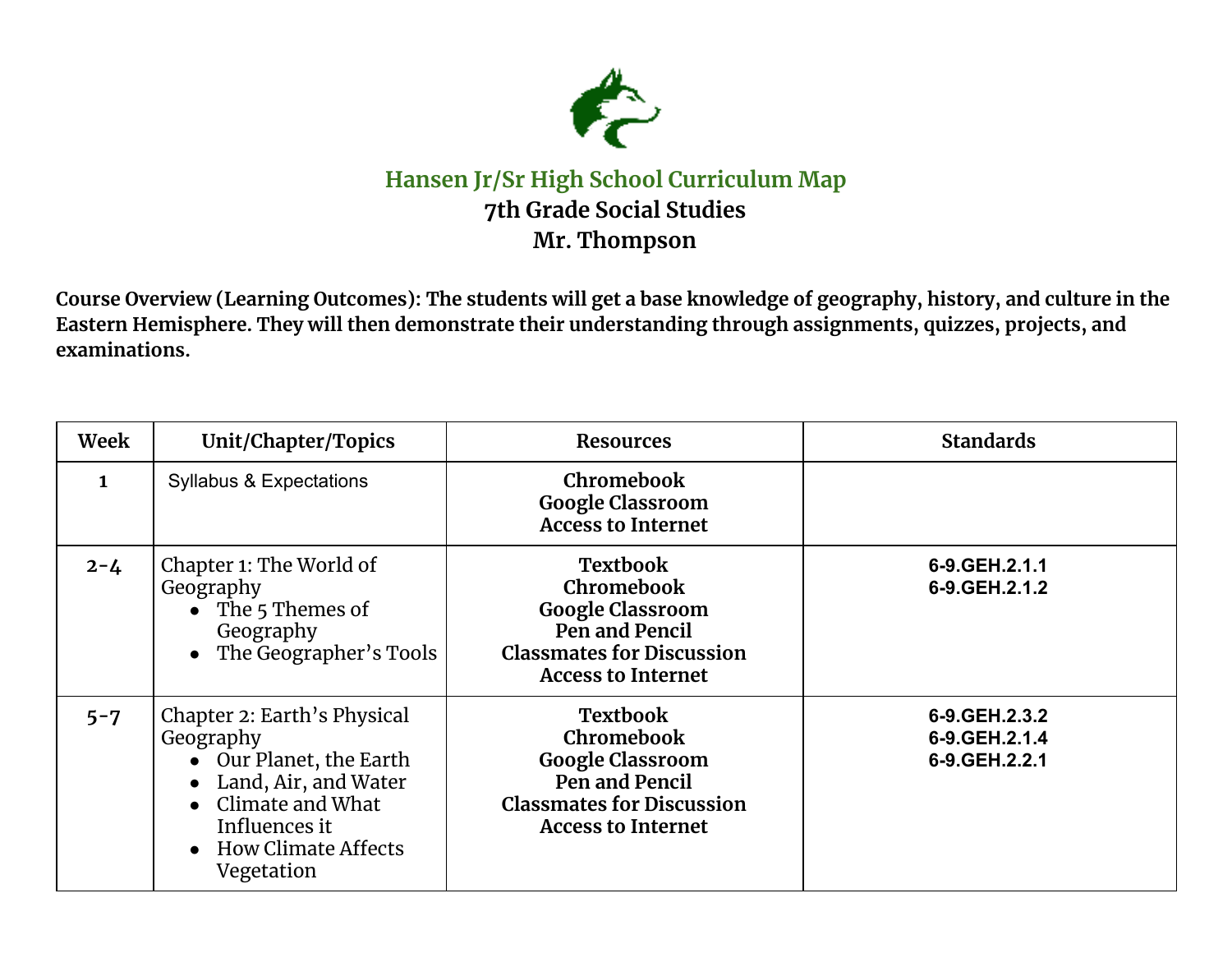| $7 - 10$  | Chapter 3: Earth's Human<br>Geography<br>• Where Do People Live?<br>A Growing Population<br>Why People Migrate<br>$\bullet$                                                         | <b>Textbook</b><br>Chromebook<br><b>Google Classroom</b><br>Pen and Pencil<br><b>Classmates for Discussion</b><br><b>Access to Internet</b> | 6-9.GEH.2.3.3<br>6-9.GEH.1.8.1       |
|-----------|-------------------------------------------------------------------------------------------------------------------------------------------------------------------------------------|---------------------------------------------------------------------------------------------------------------------------------------------|--------------------------------------|
| $11 - 13$ | Chapter 4: Cultures of the<br>World<br>$\bullet$ What is Culture?<br>Social Groups,<br>Language, and Religion<br><b>Economic and Political</b><br>Systems<br><b>Cultural Change</b> | <b>Textbook</b><br>Chromebook<br><b>Google Classroom</b><br>Pen and Pencil<br><b>Classmates for Discussion</b><br><b>Access to Internet</b> | 6-9. GEH. 2.4. 2<br>6-9. GEH. 1.8. 4 |
| $14 - 16$ | Chapter 5: Earth's Natural<br>Resources<br>• What Are Natural<br>Resources?<br>How People Use the<br>$\bullet$<br>Land<br>People's Effect on the<br>$\bullet$<br>Environment        | <b>Textbook</b><br>Chromebook<br><b>Google Classroom</b><br>Pen and Pencil<br><b>Classmates for Discussion</b><br><b>Access to Internet</b> | 6-9.GEH.2.3.2<br>6-9.GEH.3.2.5       |
| $17 - 19$ | Chapter 6: Europe and<br>Russia: Physical Geography<br>Land and Water<br>Climate and Vegetation<br><b>Natural Resources</b><br>$\bullet$                                            | <b>Textbook</b><br>Chromebook<br><b>Google Classroom</b><br>Pen and Pencil<br><b>Classmates for Discussion</b><br><b>Access to Internet</b> | 6-9.GEH.2.3.2<br>6-9. GEH. 2.2.3     |
| $20 - 22$ | Chapter 7: Europe and Russia:<br>Shaped by History<br>• From Ancient Greece to<br><b>Feudal Europe</b><br>Renaissance and                                                           | <b>Textbook</b><br>Chromebook<br><b>Google Classroom</b><br>Pen and Pencil<br><b>Classmates for Discussion</b>                              | 6-9.GEH.5.1.2<br>6-9.GEH.1.8.5       |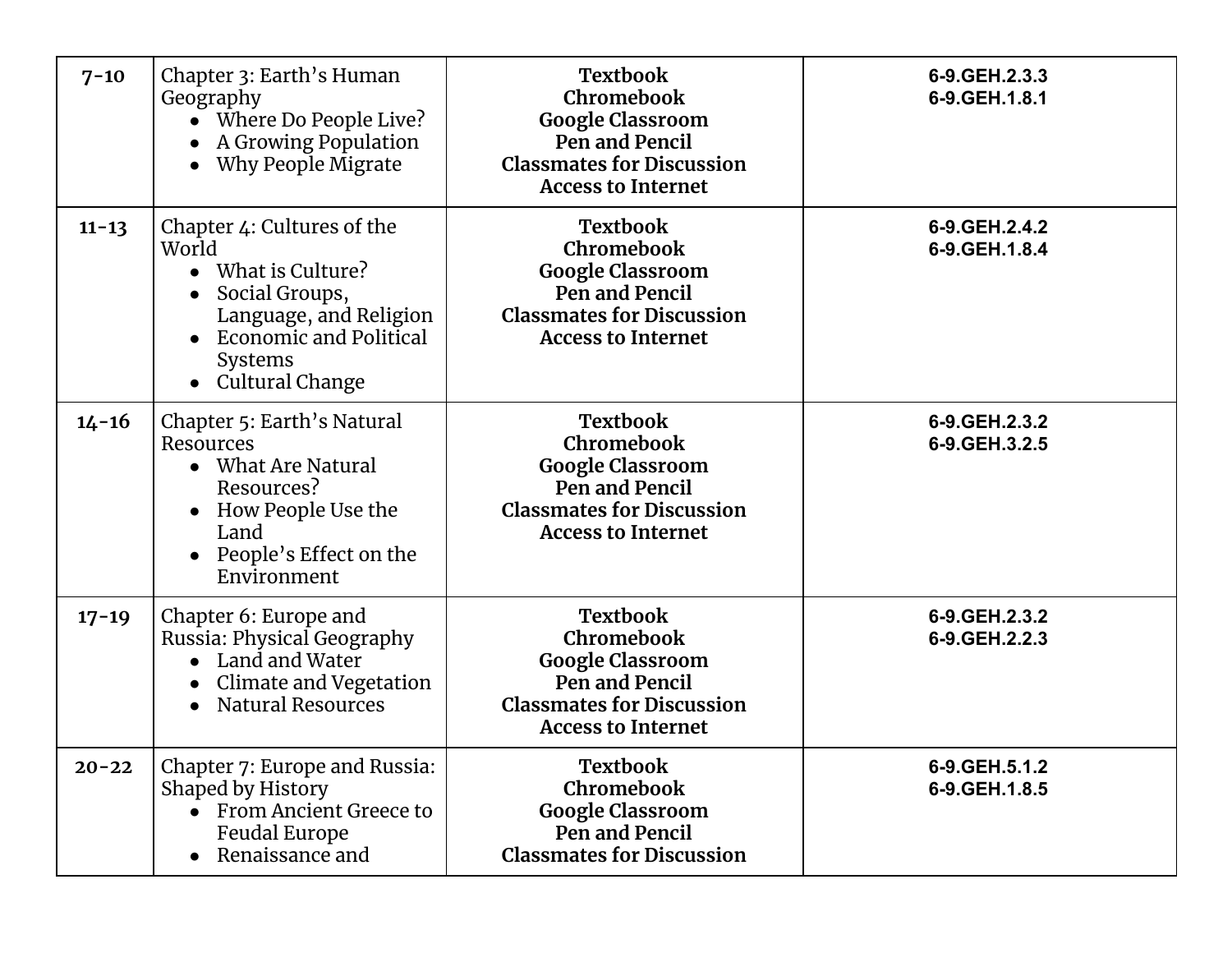|           | Revolution<br><b>Industrial Revolution</b><br>and Nationalism<br><b>Imperial Russia</b><br>$\bullet$<br>The Rise and Fall of the<br>Soviet Union                                                                                                        | <b>Access to Internet</b>                                                                                                                   |                                     |
|-----------|---------------------------------------------------------------------------------------------------------------------------------------------------------------------------------------------------------------------------------------------------------|---------------------------------------------------------------------------------------------------------------------------------------------|-------------------------------------|
| $23 - 26$ | Chapter 8: Cultures of Europe<br>and Russia<br>The Cultures of<br>Western Europe<br>The Cultures of Eastern<br>$\bullet$<br>Europe<br>The Cultures of Russia<br>$\bullet$                                                                               | <b>Textbook</b><br>Chromebook<br><b>Google Classroom</b><br>Pen and Pencil<br><b>Classmates for Discussion</b><br><b>Access to Internet</b> | 6-9. GEH. 4.5.2<br>6-9. GEH. 2.4. 2 |
| $27 - 29$ | Chapter 9: Exploring Western<br>Europe<br>Great Britain: A<br>$\bullet$<br><b>Democratic Tradition</b><br>France: Preserving a<br>$\bullet$<br>Culture<br>Sweden: A Welfare<br><b>State</b><br>Italy: Two Ways of Life<br>Germany: A Nation<br>Reunited | <b>Textbook</b><br>Chromebook<br><b>Google Classroom</b><br>Pen and Pencil<br><b>Classmates for Discussion</b><br><b>Access to Internet</b> | 6-9.GEH.2.3.1<br>6-9.GEH.3.2.2      |
| $30 - 33$ | Chapter 12: Africa: Shaped by<br>Its History<br>Africa's First People<br>Kingdoms and Empires<br>$\bullet$<br>The Conquest of Africa<br>Independence and Its<br>$\bullet$<br>Challenges<br><b>Issues for Africa Today</b>                               | <b>Textbook</b><br>Chromebook<br><b>Google Classroom</b><br>Pen and Pencil<br><b>Classmates for Discussion</b><br><b>Access to Internet</b> | 6-9. GEH. 2.4. 2<br>6-9. GEH. 1.8.3 |